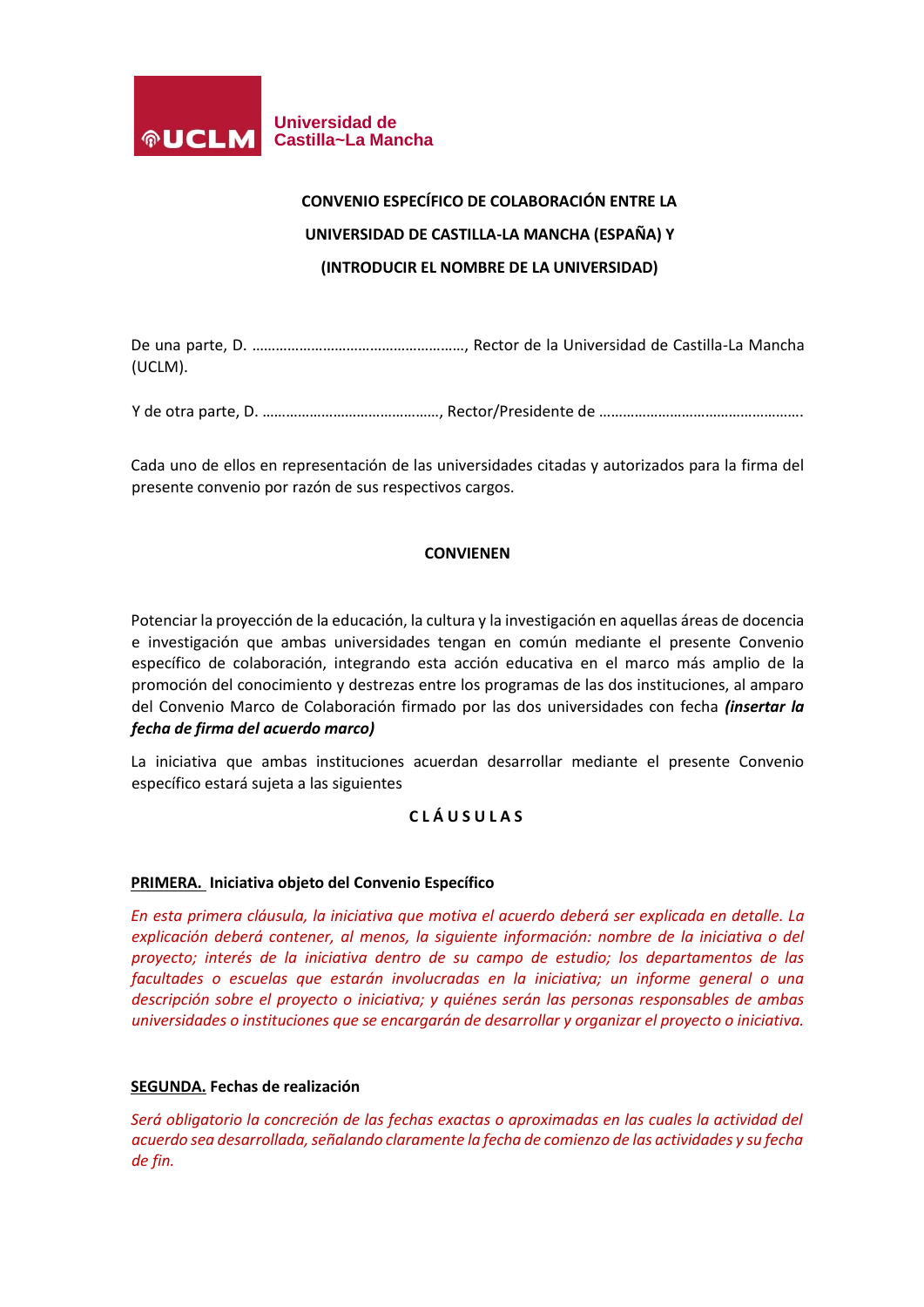

## **TERCERA. Aspectos académicos**

*Diferentes aspectos deben ser explicados en esta cláusula: los compromisos que se acuerdan entre ambas instituciones; los recursos que ambas instituciones usarán; las instalaciones que se usarán; la movilidad de profesores y estudiantes; el reconocimiento de ECTS y estancias entre ambas instituciones; los compromisos no financieros que ambas instituciones deberán llevar a cabo para poder llevar a cabo el acuerdo.*

#### **CUARTA. Disponibilidades presupuestarias y compromisos económicos.**

*En lo que concierne a la Universidad de Castilla-La Mancha, los compromisos económicos y/o financieros que se asuman por su parte deberán ser especificados claramente. Además, los recursos que la UCLM usará para financiar y cumplir con los mencionados compromisos también deberán ser objeto de especificación clara y detallada.*

*En cualquier caso, las personas que se beneficien de esta financiación o la contraparte, deberán demostrar el buen uso de los fondos a través de evidencias materiales.*

*Las remuneraciones, viajes, alojamiento, manutención, gasto en concepto de publicaciones, gasto en concepto del uso de recursos propios, becas, créditos, pólizas de seguro, publicaciones, ayudas al alojamiento, etc. deberán ser reflejadas en este cláusula si se aplican.*

#### **QUINTA. Coordinación.**

*Deberá ser reflejado quien será el responsable para las cuestiones académicas y para las cuestiones logísticas y administrativas. Además, es importante aclarar quién será el responsable por las relaciones instituciones entre ambas instituciones. En ambos casos, en el caso de la UCLM, estos representantes deberán estar autorizados por el Vicerrectorado de Internacionalización.*

#### **SEXTA. Vigencia**

El presente Convenio entrará en vigor al día siguiente de su firma y mantendrá su vigencia durante 2, 3 o 4 años (especificar), al final del citado período se prorrogará tácitamente, con una duración que no podrá ser superior a 4 (cuatro) años, salvo que en cualquier momento antes de la finalización del plazo previsto anteriormente, se acuerde su prórroga de hasta 4 (cuatro) años adicionales o exista denuncia expresa de alguna de las partes con tres meses de antelación a su vencimiento.

Si el presente convenio se rescindiera, ambas partes deben garantizar que se completen los proyectos e iniciativas que ya se hubieran iniciado como consecuencia de los convenios específicos que se hubieran firmado a tal efecto.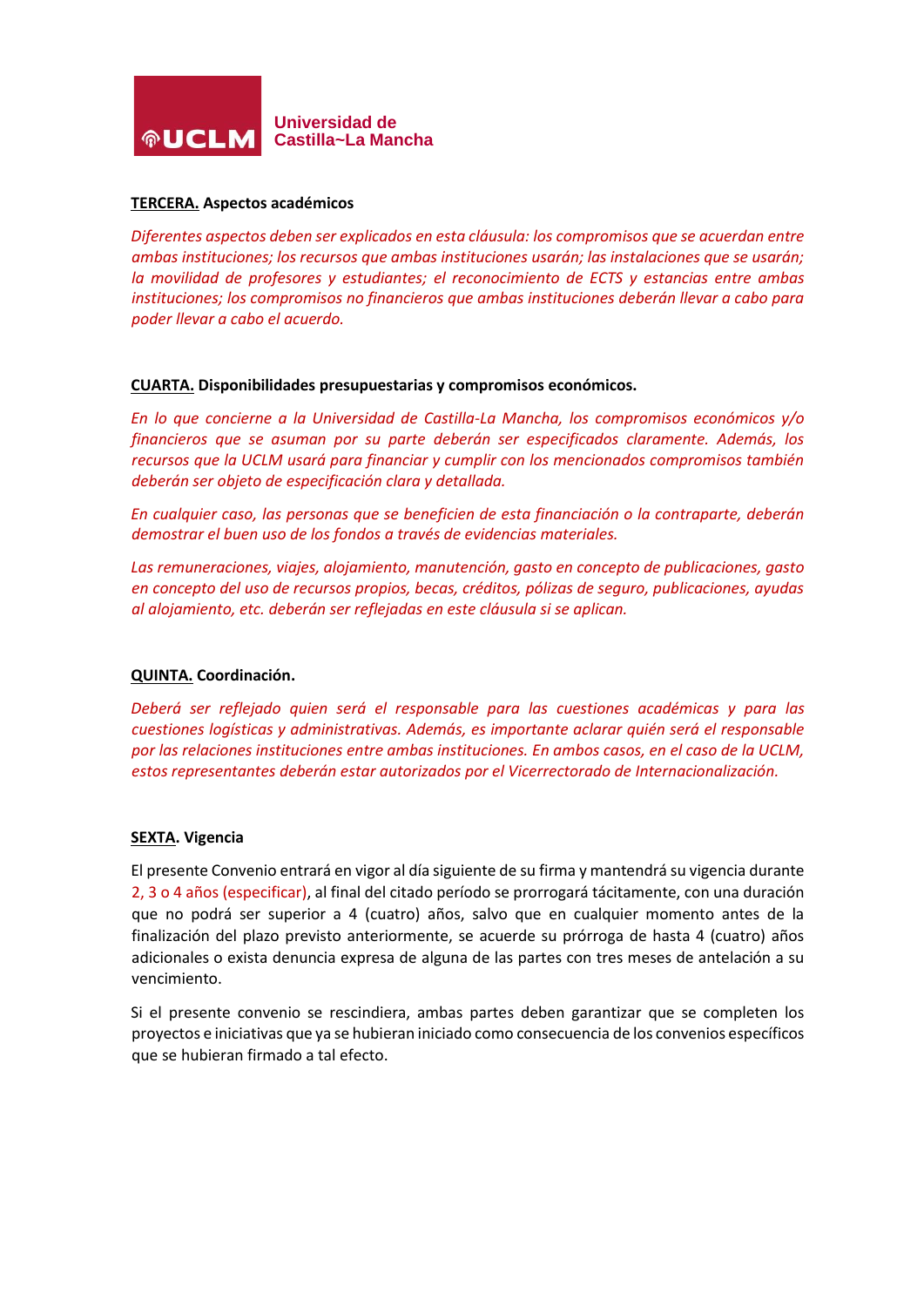

# **SÉPTIMA. Modificación del Convenio**

La modificación de este Convenio, por común acuerdo de ambas Instituciones, requerirá el mismo procedimiento que para su elaboración inicial.

Y en prueba de conformidad, las partes firman este convenio específico por duplicado ejemplar en las fechas abajo indicadas.

\_\_\_\_\_\_\_\_\_\_\_\_\_\_\_\_\_\_\_\_\_\_\_\_\_\_\_\_ \_\_\_\_\_\_\_\_\_\_\_\_\_\_\_\_\_\_\_\_\_\_\_\_\_\_\_

CASTILLA-LA MANCHA

POR LA UNIVERSIDAD DE POR LA UNIVERSIDAD DE………………………

RECTOR RECTOR RECTOR RECTOR RECTOR

Fecha:\_\_\_\_\_\_\_\_\_\_\_\_\_\_\_\_\_\_\_\_\_\_\_ Fecha: \_\_\_\_\_\_\_\_\_\_\_\_\_\_\_\_\_\_\_\_\_\_\_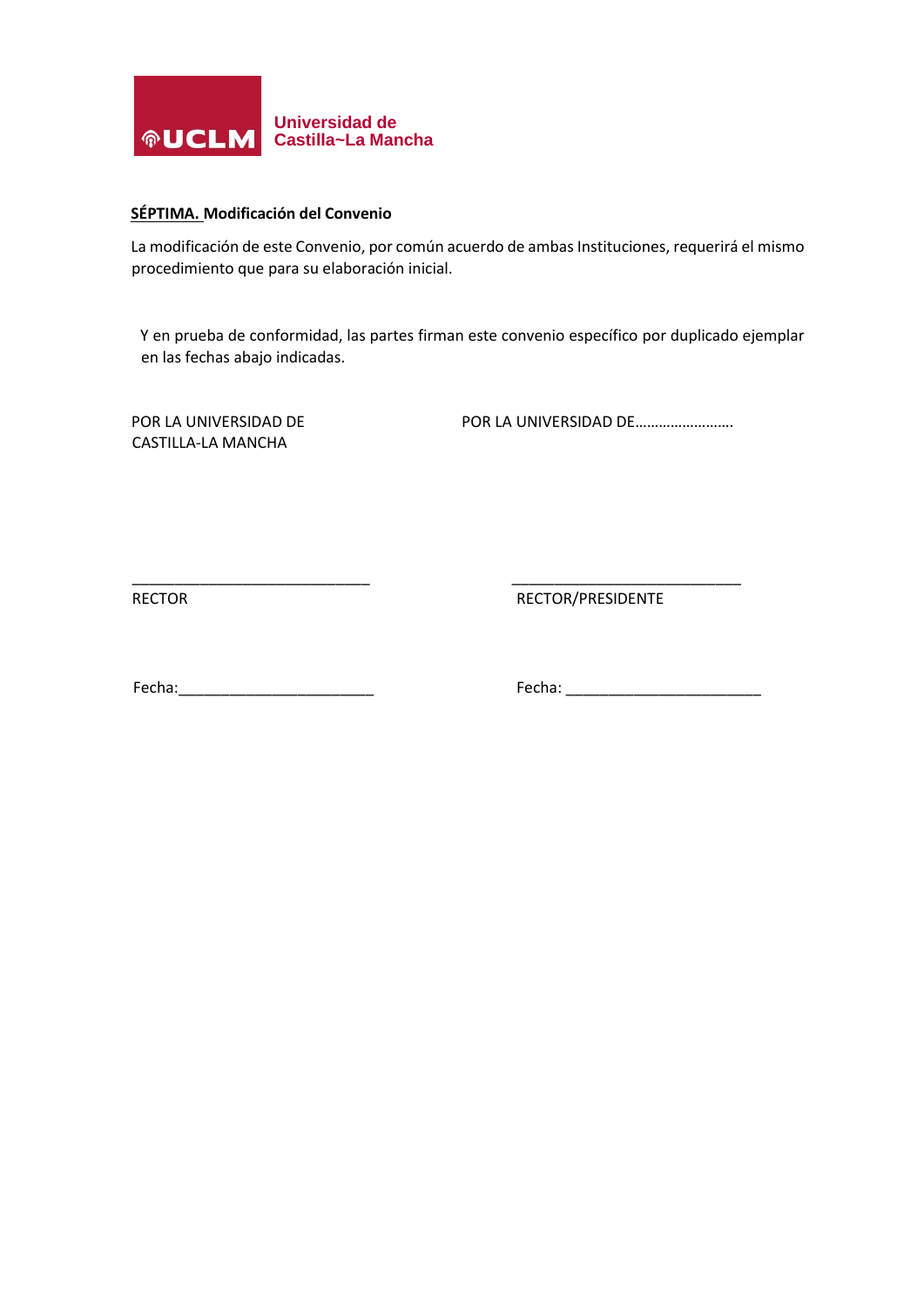

## **SPECIFIC AGREEMENT OF COLLABORATION BETWEEN**

**THE UNIVERSITY OF CASTILLA-LA MANCHA (SPAIN)**

**AND THE UNIVERSITY OF…………………… (COUNTRY)**

## **BEING MET**

On the one hand, Mr./Mrs.………………………………………………., Rector, acting on behalf of and representing the University of Castilla-La Mancha (UCLM).

And, on the other hand, Mr./Mrs.………………………………….., acting on behalf of and representing the University of …………………………………………

## **CONVENE**

Encouraging the projection of the education, culture and research in the realm of………………… through this Specific Collaboration Agreement and Cooperation, integrating this educative action in a wider framework for the promotion of knowledge and skills between the programs of both institutions, supported by the General Collaboration Agreement signed by both Universities on ……………….

The initiative that both institutions agree to develop through the current Specific Agreement will be encompassed to the following features:

## **CLAUSES**

## **FIRST CLAUSE. Initiative which creates the need of composing a Specific Agreement**

*(In this very first clause, the initiative that motivates the accord must be explained in detail. In this sense, the explanation must contain, at least, the following information: name of the initiative or project; interest of the initiative within the realm of study, department or faculties/centers which will be involved in the initiative or project; a general report or description about the project or initiative; and the responsible people of both Universities who will develop and organize the project or initiative)*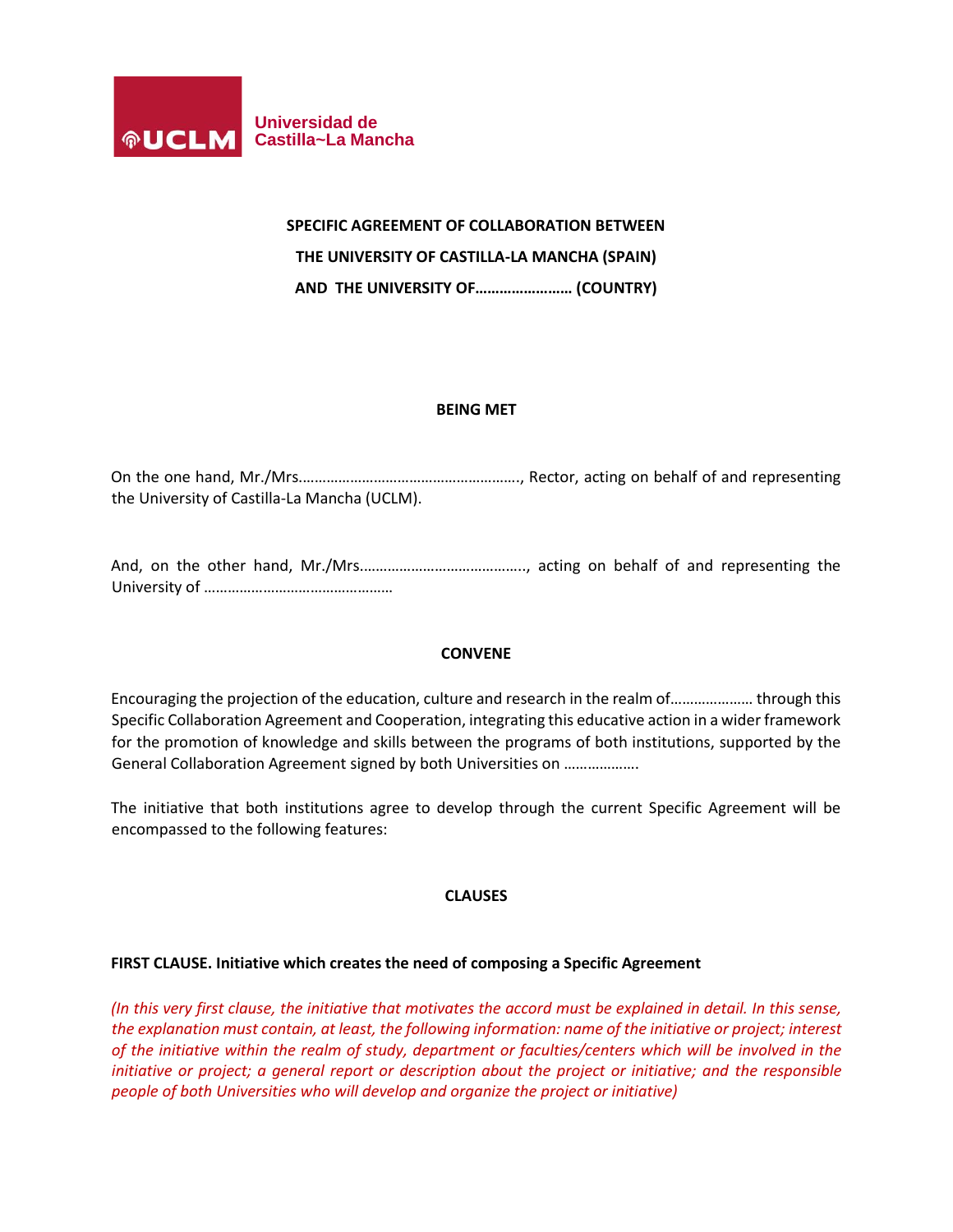

#### **SECOND CLAUSE. Realization dates**

*(It will be compulsory the concretion of the exact or approximate dates in which the activity of the accord is developed, pointing out clearly the day in which the activities start and the date in which the activities are finished)*

#### **THIRD CLAUSE. Academic, Teach and Research aspects and features**

*(It must be detailed the compromises and commitments that both Universities take in the fields of academic and research organization, the use of each institution resources, the logistics facilities, the mobility of students and professors, the recognition of the stays and studies and other aspects that are related to the non financial duties that both organizations have, just like what requirements are demanded to one part of the agreement and to the other part of the agreement in order to carry out the foresee collaboration)*

#### **FOURTH CLAUSE. Budget availability and financial commitments**

*(It must be detailed, at least regarding the University of Castilla-La Mancha, which will be the economic commitments that the UCLM will take and also it must be specified what resources will be used in order to fulfill and fund the aforementioned commitments.*

*In any case, it is compulsory to remit evidences of which aspects will be funded either for people who will profit by the Specific Agreement, or the counterpart in the accord.*

*Remunerations, travels, accommodation, provision, expenditure for publications, expenditure for the use of own resources, scholarships, credits, insurance agreements, publications, subsistence allocation, etc.)*

#### **FIFTH CLAUSE. Coordination of the Specific Agreement**

*(It must be established who will be the accountable for the academic questions and also for the logistical*  and administrative affairs. Also, it is important to clarify who will be the responsible for the institutional *relations between both Universities. In both cases, these representatives must be authorized by the Vice Chancellory of Internationalization.*

#### **SIXTH CLAUSE. Validity**

This Agreement shall remain in effect from the day after its signature and it will have a validity of 2, 3 or 4 years (specify). Once this period has ended, the Agreement may be renewed tacitly, with a validity that must not surpass the four-year period.

Notwithstanding the previous paragraph, the institutions may agree the renewal of the Accord before its ending. This renewal will also have a validity that cannot surpass the four-year period. Furthermore, this Agreement may be terminated at the request of either institution by giving advance written notice of no less than 3 (three) months.